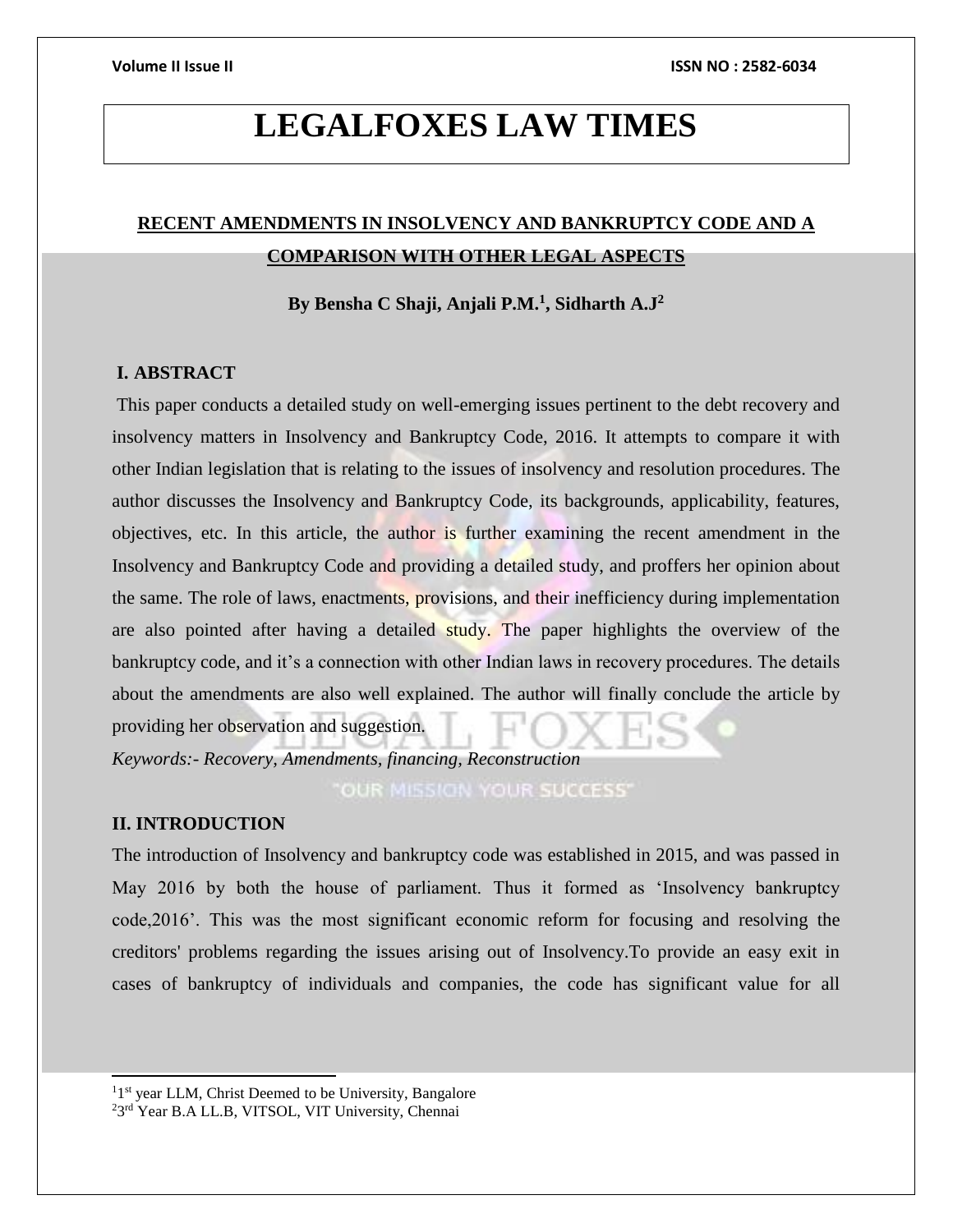stakeholders, including various Government Regulators.<sup>3</sup> The issues relating to financial failures and insolvencies can be settled in this legal position.

The matters relating to debt, defaults, Insolvency, etc. were dealt with many other agencies before enacting this code. Those agencies' insolvency resolution resulted in a higher cost, more expensive, delays, more complexities, etc. Those are sorted out after the This code will fasten up the lengthy winding up proceedings and its provisions have the overriding effect over the other laws. The 'Board for Industrial and Financial Reconstruction (BIFR)', one of the Insolvency Regulators, has been a phantasm for sick industrial companies.<sup>4</sup> The insolvency and bankruptcy code expedited the pending cases and period for resolving also were fixed, i.e. within 180 days and a further period of 90 days.

### **III. APPLICABILITY OF THE CODE**

The code mainly concentrates on the parts such as liquidation, bankruptcy or voluntary liquidation, Insolvency of these entities:-

1. Any company incorporated under the companies Act, 2013, or any previous laws.

2. Any other company governed by any particular act for the time being in force

3. Any Limited Liability Partnership under the LLP Act 2008

4. Any other body being incorporated under any other law specified by the Central government.

5. Individuals and Partnership firms.

The minimum amount of the default is Rs. 1 Lakh then only this code can be applied.

### **IV. KEY FEATURES AND THE OBJECTIVES OF THIS CODE:**

The code helps a distressed person to show a revival path and also helps to find solutions. The key features are:-

⚫ Dedicated Adjudicating & Appellant Authority, i.e. (DRT, NCLT and Insolvency and Bankruptcy Board of India)

⚫ Time-Bound Process: The insolvency and bankruptcy code expedited the pending cases and the period for resolving also was fixed, i.e. within 180 days and a further period of 90 days.

4 Id note 3

<sup>&</sup>lt;sup>3</sup> Insolvency and Bankruptcy Code, 2016, (Nov 27, 2019 - 01:20:40 PM)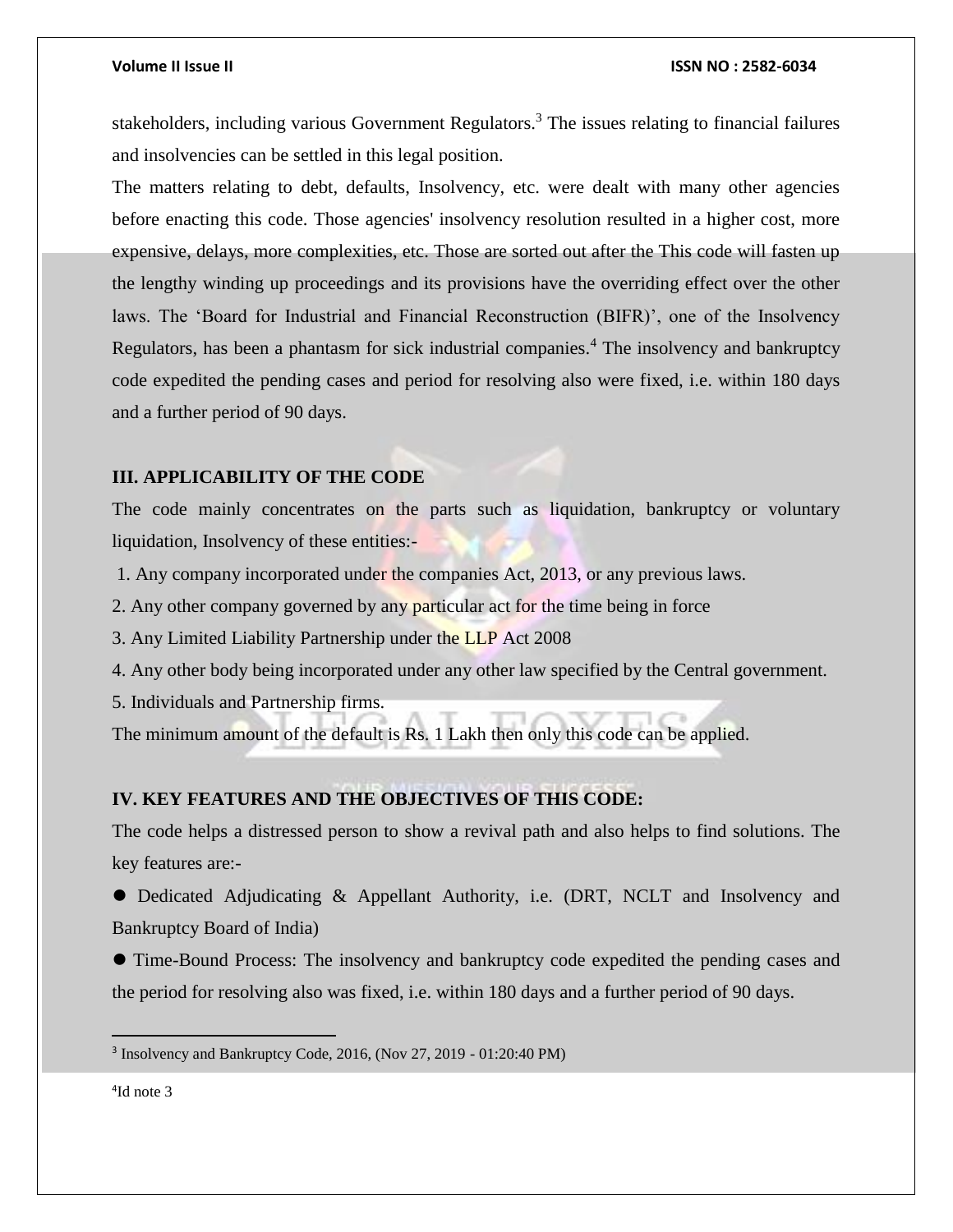⚫ Preserving Value of Business

⚫ The professionalization of Insolvency Management: The professionals should be a licensed professional and are regulated.

⚫ All Creditors empowered to trigger Insolvency: All secured and unsecured creditors, all domestic and foreign creditors; nevertheless, any discrimination can go for insolvency application.

⚫ Enforcement of Personal Guarantees

Key objectives of the code are:-

1. To amend the laws relating to insolvency resolution.

2. To fix periods (i.e., 180 days).

3. To maximize the value of assets.

4. To promote entrepreneurship

5. To increase the availability of credit.

6. To establish an Insolvency and Bankruptcy Board of India

7. To develop higher levels of debt financing

## **V. CERTAIN LAWS RELATING TO RECOVERY OF DEBT AND REVIVAL OF BORROWERS:**

There was much legislation established relating to the recovery of the debt in India over the decades. It provides many options for the creditors to recover their debts. Those laws and legislation are mentioned below:-

Civil Procedural Code

With jurisdictional Civil Court, a creditor claims a money recovery by filing a suit. That should be against the defaulting debtor under the Civil Procedure Code, 1908 (CPC) with jurisdictional Civil Court. But it may take a lot of time to obtain a degree through this route. This happens because of the high backlog of cases and the slow adjudication process. So it can be said that continuing with this procedure is a little bit slower comparatively. Sick Industrial Companies (Special Provisions) Act, 1985 (SICA)

Sick Industrial Companies (Special Provisions) Act, 1985 ('SICA') lead the way for the establishment of an economic reconstruction board called 'the Board of Industrial & Financial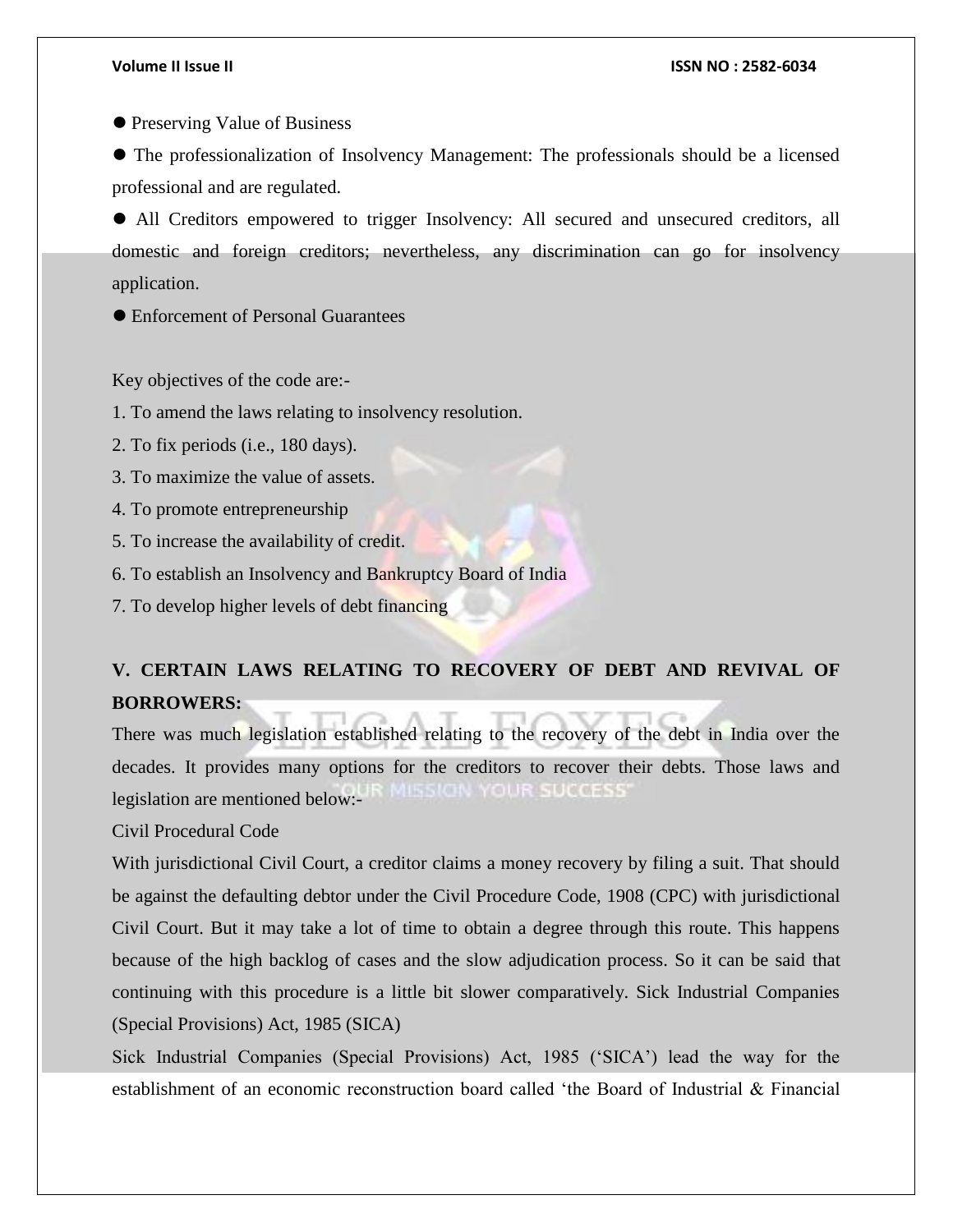Reconstruction (BIFR)'. An Act to make, in the public interest, special provisions to secure the timely detection of sick and potentially sick companies owning industrial undertakings, the speedy determination by a Board of experts of the preventive, ameliorative, remedial, and other measures which need to be taken concerning such companies and the expeditious enforcement of the efforts so determined and for matters connected in addition to that or incidental to that.<sup>5</sup>

A necessary SICA provision was establishing two quasi-judicial bodies–the Board for Industrial and Financial Reconstruction (BIFR), and the Appellate Authority for Industrial and Financial Reconstruction  $(AAIFR)^6$ . BIFR was set up as an apex board to spearhead handling the industrial sickness issue, including reviving and rehabilitating potentially sick units and liquidating nonviable companies. <sup>7</sup>

However, rather than helping lenders recover their duties, Sick Industrial Companies (Special Provisions) Act principally is inclined to help revive sick companies. For any action against the defaulting company for any reason, SICA provides a moratorium. There will be no time restriction is given. However, BIFR may decide to stand on its own feet is practicable for a sick industrial company or not. Reference to BIFR thus became a safe harbor for defaulting companies to delay debt recovery. While the failed promoters retained substantial management powers that at times lead to further irreparable loss to the lender's interest.

#### **SARFAESI:**

This is an Act deals with the registration and regulation of Asset Reconstruction Companies (ARCs) by the Reserve Bank of India and Facilitating securitisation of banks and financial institutions' financial assets with or without the benefit of underlying securities.<sup>8</sup> Thus Promotion of seamless transferability of financial support by the ARC to acquire banks and financial institutions' financial assets through the issuance of debentures or bonds or any other security as a debenture. <sup>9</sup>

The Securitization & Reconstruction of Financial Assets and Enforcement of Security Interest Act, 2002 SARFAESI prescribes three alternative fast track methods for recovery of NPAs viz.

9 Id note 8

<sup>5</sup>THE SICK INDUSTRIAL COMPANIES (SPECIAL PROVISIONS) ACT, 1985,(12th January, 1987) <sup>6</sup>Adam Hayes, Sick Industrial Companies Act (SICA), Investopedia, (Jan 16, 2020)

<sup>7</sup> Id note 6

<sup>8</sup>SARFAESI ACT, 2002- Applicability, Objectives, Process, Documentation (Mar 09, 2020 - 11:23:23 AM)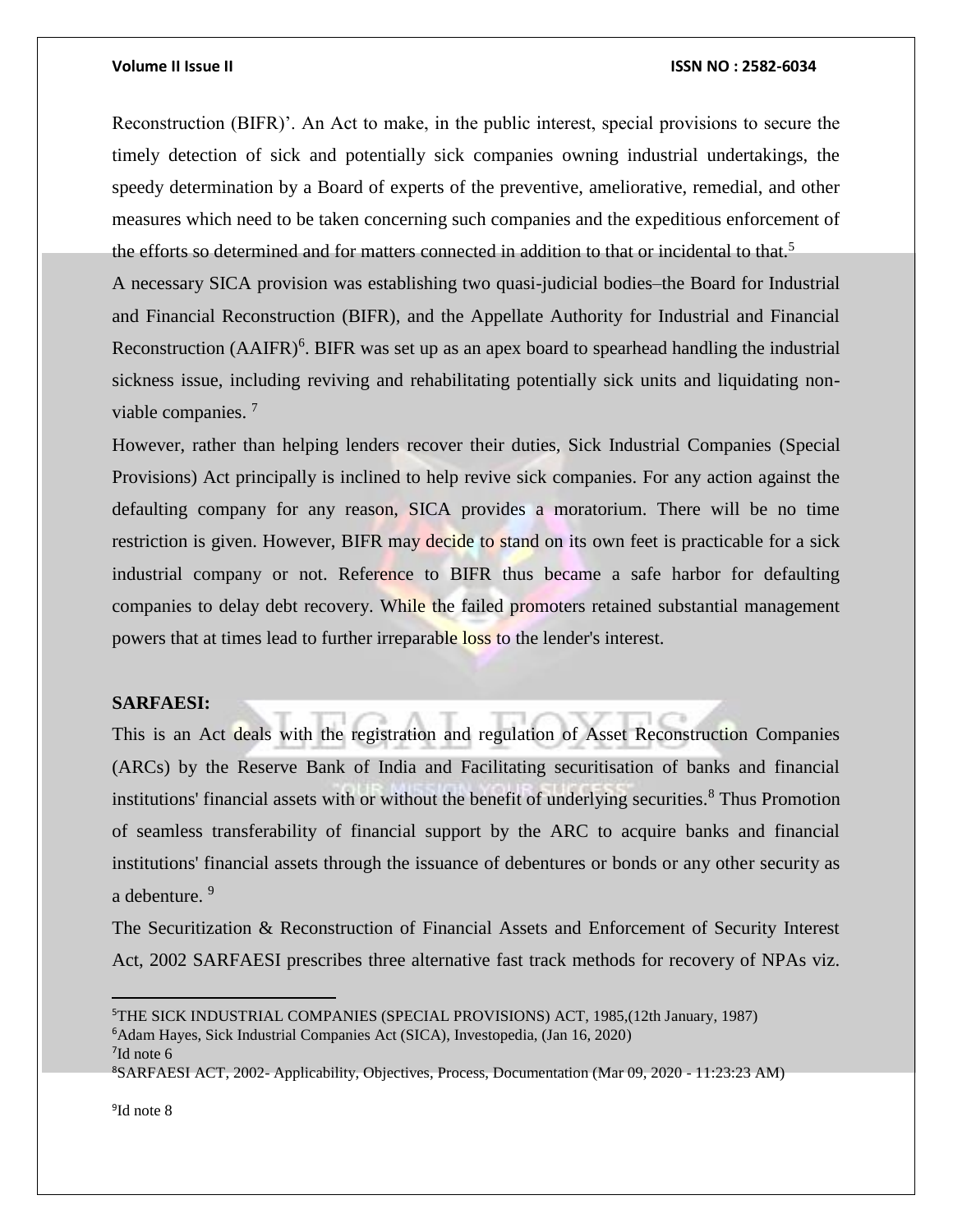securitization, financial reconstruction assets, and enforcement of security. The SARFAESI Act provides quick resolution by allowing lenders to enforce security without reference to Court. However, this remedy is only available to Scheduled Banks and Notified NBFCs against an account that has already turned NPA. From the borrower's perspective, the major lacuna of this mechanism is that unilateral security enforcement does not provide a fair chance to the borrower to revive, which may permanently impair the business, thus adversely impacting the interest of other stakeholders, including unsecured creditors, employees, etc. One can say that while SICA was too lenient on the borrowers, with SARFAESI, the pendulum has swung too extreme in favor of lenders.

## **V. AFTER THE AMENDMENTS, IS IT FINALLY DONE FOR THE INSOLVENCY AND BANKRUPTCY COD**E

All suit for recovering their debts are done under the special laws or contract law. There turned the need for the establishment of a consolidated law which provides a positive outcome globally. Before the advent of this code in 2016, some individual other acts or rulings were meant to deal with corporate debtors and creditors' situation.<sup>10</sup> Some of those are SARFAESI (Securitization and reconstruction of financial assets and enforcement of security interest), RDDBFI (Recovery of debt due to banks and financial institutions) for debt recovery by banks and financial institutions), Companies Act, Presidency tows insolvency act, Provincial Insolvency.<sup>11</sup> After the changes in the market of creditors and borrowers, the need for the alteration became high, resulting in three amendments of the code.

OUR MISSION YOUR SUCCESS'

### **AMENDMENT BILL, 2018**

⚫ The insolvency and bankruptcy amendment bill 2018 was introduced in Lok Sabha. The primary purpose of the bill was to make sure that the employees there are still employed.

- ⚫ The voting bracket for all creditors has lowered from 75% to merely 51%.
- ⚫ Anyone who has allotted under real estate project will consider as a financial creditor.

⚫ A specific person is now not allowed to submit a resolution plan. The reason is also mentioned clearly in this Bill.

 $\overline{a}$ 

<sup>&</sup>lt;sup>10</sup>Siddhant dubey, After round three of Amendments, is it finally done for the Insolvency and Bankruptcy Code, IBS Laws (April 8, 2020)  $11$  Id note 10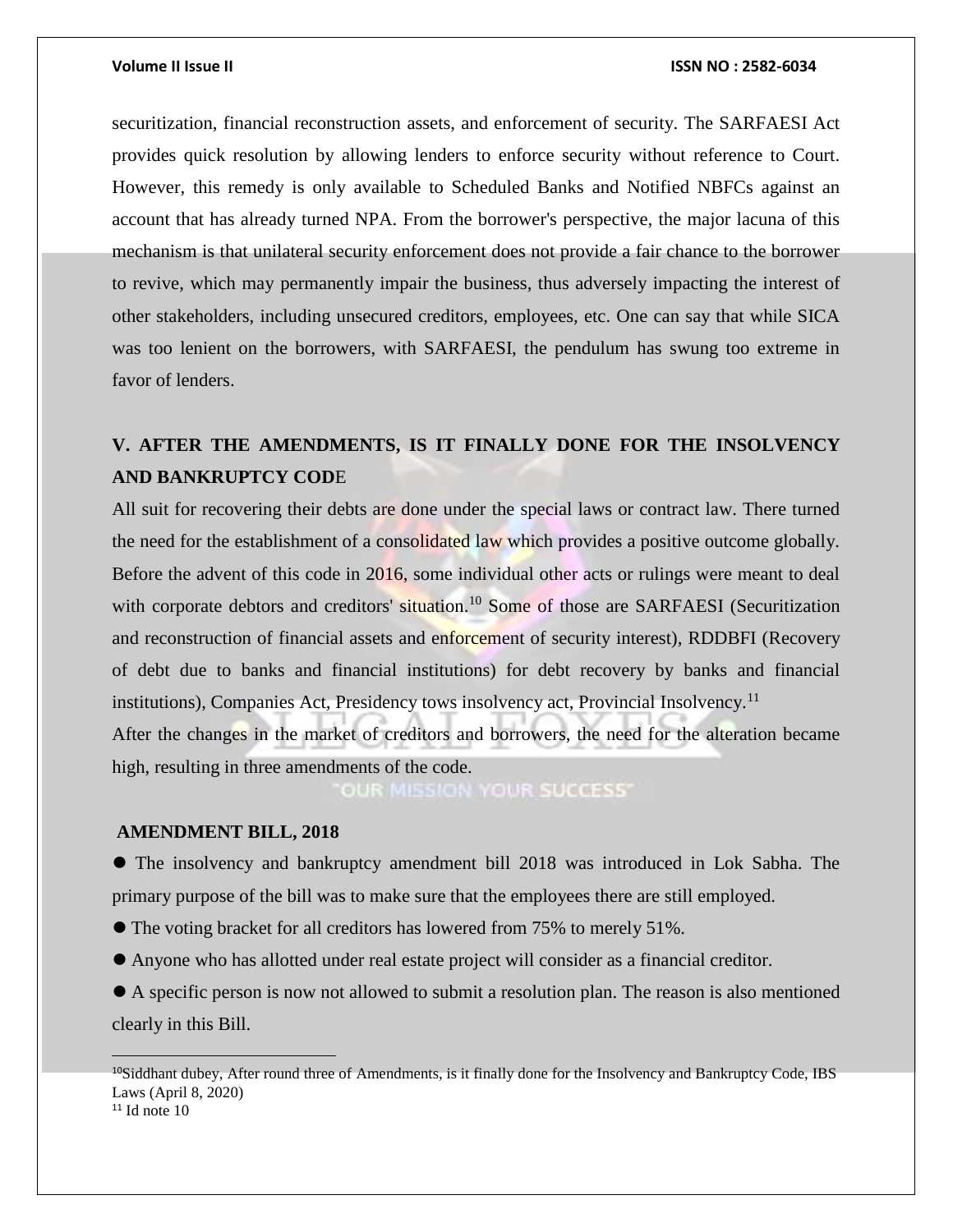⚫ Homebuyers will get a deciding position.

⚫ Insolvency resolution can be withdrawn if a total of 90% of the creditors agrees to it. This leads to the strengthening of the relationship between creditors and debtors.

#### **AMENDMENT BILL, 2019**

- ⚫ advanced to operational creditor according to a resolution plan
- ⚫ voting criteria for any authorized personnel appointed by the financial creditors.
- ⚫ Insolvency action of the real estate business can only be put into motion if 10% debenture holding market.
- ⚫ In the process of Insolvency, the primacy basis of the corporate debtor remains intact.
- ⚫ The method of corporate Insolvency must be completed in a specific time frame.
- ⚫ The time limit for resolution process is implemented.

⚫ The 14 days within which the NCLT has to find the existing default is directory not mandatory. This was concurred by the supreme court in the case of M/S Surendra Trading co. Vs. Juggilal kamlapat jute mills and others.<sup>12</sup>

#### **AMENDMENT BILL, 2020**

⚫ In this amendment, there added Section 32A.

⚫ This code determined a minimum limit for a sect of financial creditors can apply for the initiation of the insolvency resolution process. This limit has been set at 1 lakh rupees, i.e. the defaulted amount must be 1 lakh rupees for in insolvency resolution to initiate.<sup>13</sup>

⚫ Any corporate debtor should not be denied applying to any other corporate debtor to initiate corporate insolvency resolution.

⚫ The permit, registration, license etc. shall not be called off during the moratorium period.

### **VI. CONCLUSION AND SUGGESTION**

 $\overline{a}$ 

The introduction of the Insolvency and Bankruptcy code is a good step in the right direction. It boosts the lender, creditor, foreign companies' confidence and facilitates the business's growth; this leads to the country's economic development. Another prominent role of this code is

<sup>12</sup>M/S Surendra Trading co. Vs. Juggilal kamlapat jute mills and others.19 September, 2017, 8400 of 2017 <sup>13</sup>Siddhant dubey, After round three of Amendments, is it finally done for the Insolvency and Bankruptcy Code, IBS Laws (April 8, 2020)